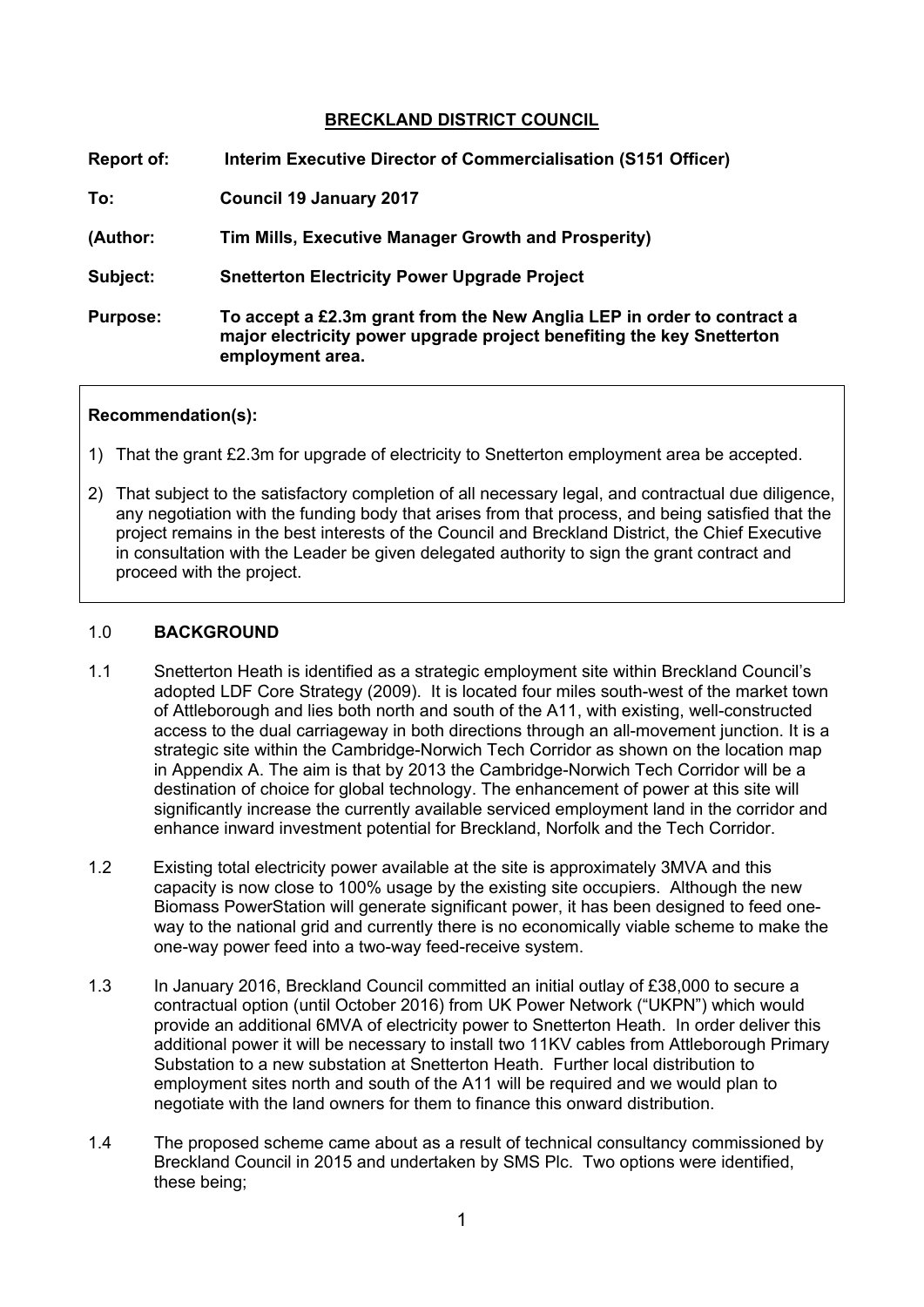Option 1 (the proposed project) is to install two 11KV cables from Attleborough Primary to a new substation in Snetterton Heath, giving an additional 6MVA of capacity at Snetterton.

Option 2 is to split the cable that is currently under construction from Snetterton Biomass to Diss – and implement various other infrastructural improvements - which would also give an additional 6MVA capacity at Snetterton but with the capability for further longer term increases and more integration into the national grid. This has a current estimated cost of £8.5m and is considered to be economically unviable at the present time.

- 1.5 After consultation with local land owners, Breckland Council took the decision to secure the contractual option for Option 1. We have written confirmation from UKPN expressing their willingness to extend the option beyond October 2016 now that we have confirmation of funding from the New Anglia LEP. The strategic aim of the project is to enable Snetterton Heath to be positioned as an attractive investable proposition within the Cambridge Norwich Tech Corridor.
- 1.6 In May 2016, Breckland Council submitted a business case to the New Anglia LEP for £2.3m grant funding to support the Snetterton power upgrade project. This application was approved on 19 October 2016 by the LEP board.
- 1.7 The grant requirement is to upgrade the electricity supply to the Snetterton. There is also expected to be an obligation to **report** for five years on the benefits outlined in section 4.0 and the anticipated private sector leverage of £600K from investment in on site power distribution infrastructure. However the achievement of those benefits is not proposed to as an obligation.

### 2.0 **OPTIONS**

- 2.1 Accept the £2.3m grant funding offer from New Anglia LEP and proceed with the Snetterton power upgrade project.
- 2.2 Decline the £2.3m grant funding offer from New Anglia LEP and allow the UKPN power option to lapse.

# 3.0 **REASONS FOR RECOMMENDATION(S)**

- 3.1 Lack of electricity power at Snetterton has been a long standing issue to the development of industry at this major site. Snetterton has an estimated 68.1 hectares of underdeveloped employment land with a further 20 hectares proposed for allocation through the current Local Plan review. It has been estimated that there is sufficient land to deliver 200,000 sq m of B1, B2 and B8 employment space, providing potential for up 1,750 new jobs (and safeguarding a further 1,450 existing jobs in Breckland - local companies who require to relocate as part of their expansion plans).
- 3.2 There is growing interest from developers and companies to locate at Snetterton but no single development could afford an outlay of £2.3m to upgrade power to their site.
- 3.3 The core project would be 100% funded by New Anglia LEP with additional contributions from the local landowners to establish small local substations to serve their respective employment sites.

#### 4.0 **EXPECTED BENEFITS**

4.1 3,200 gross (1,750 net) jobs created.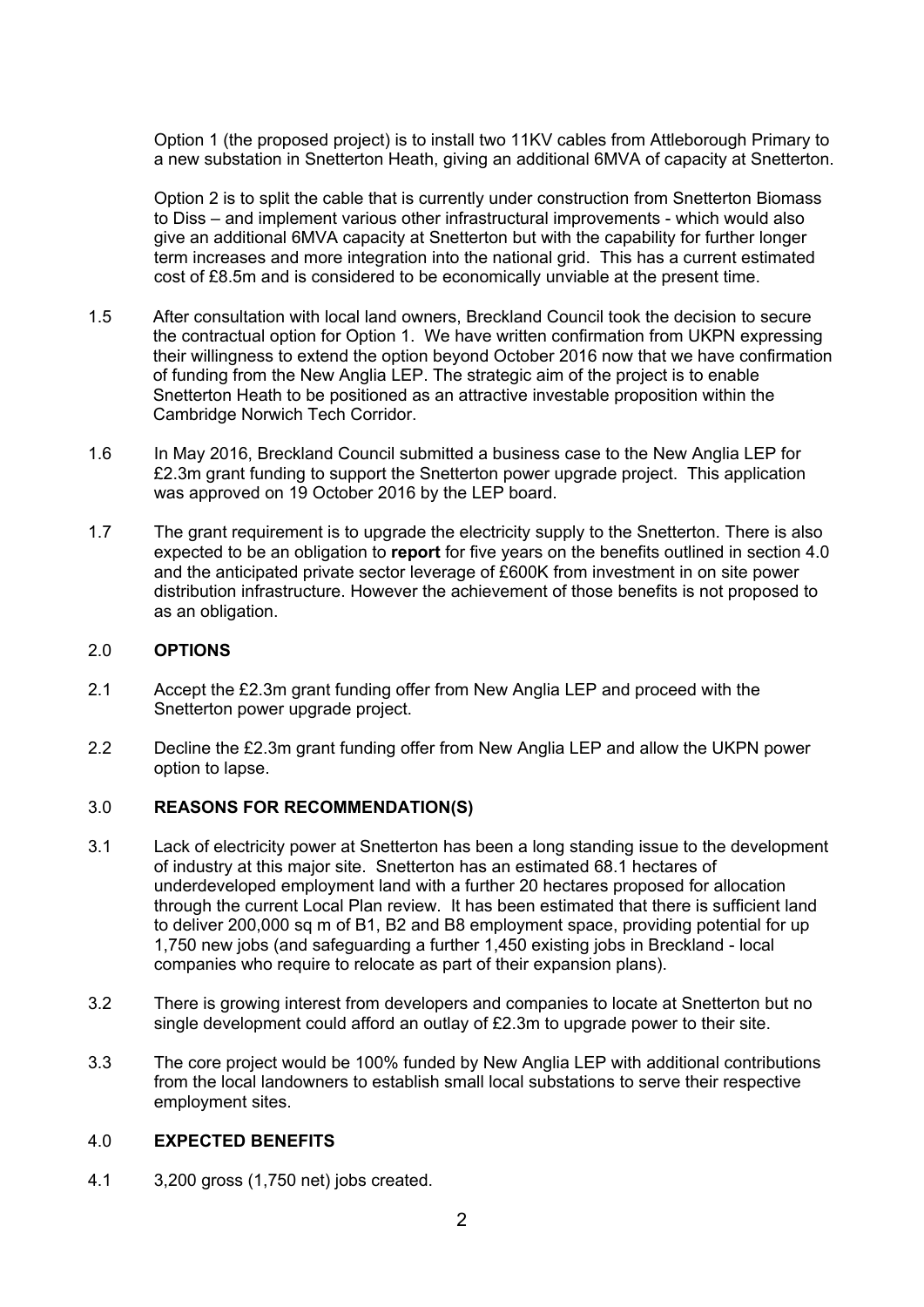- 4.2 68.1 hectares of employment land increased in density with a further 20 hectares delivered over the Local Plan period to 2036.
- 4.3 218,690 sq m of employment floor space created.
- 4.4 Net additional GVA of £106m per annum.
- 4.5 Private Sector Investment £224m.
- 4.6 15 new businesses created.
- 4.7 Potential increase in Business Rates receipts of £2.4m per annum.

#### 5.0 **IMPLICATIONS**

#### 5.1 **Carbon Footprint / Environmental Issues**

- 5.1.1 Individual planning applications will detail any carbon footprint and environmental issues.
- 5.1.2 Additional employment opportunities at Snetterton have the potential to significantly reduce average travel to work distances for workers living in Breckland, many of whom travel to Norwich and Bury St Edmunds for work at present. This becomes particularly relevant as the two major house building schemes in Attleborough and Thetford get underway.

# 5.2 **Constitution & Legal**

- 5.2.1 The grant contract the broad principles of which are outlined in 1.7 offered by New Anglia LEP will be reviewed and where necessary negotiated to ensure that it is in the best interests of the Council and Breckland Council. It a draft agreement was received on 4 January 2017 and officers are currently reviewing it.
- 5.2.2 In terms of state aid issues, the intention is to operate the grant under the EU Article 56 Block Exemption – 'Investment aid for local infrastructure'. This allows for public funding of infrastructure that contributes at a local level to improving the business and consumer environment and modernising and developing the industrial base. The increased electricity power would be available to interested users on an open, transparent and nondiscriminatory basis, and at market prices.

The private sector will be expected to pay for local connection to their own sites once the central electricity infrastructure has been established, so there is a clear distinction between public funding that contributes to the public good and specific connections related to individual specific commercial developments.

# 5.3 **Contracts**

- 5.3.1 Breckland will be the accountable body for this grant and responsible for the procurement and delivery of the scheme. Any contract let by Breckland Council as a result of this decision will be done in according with;
	- (a) all relevant statutory provisions;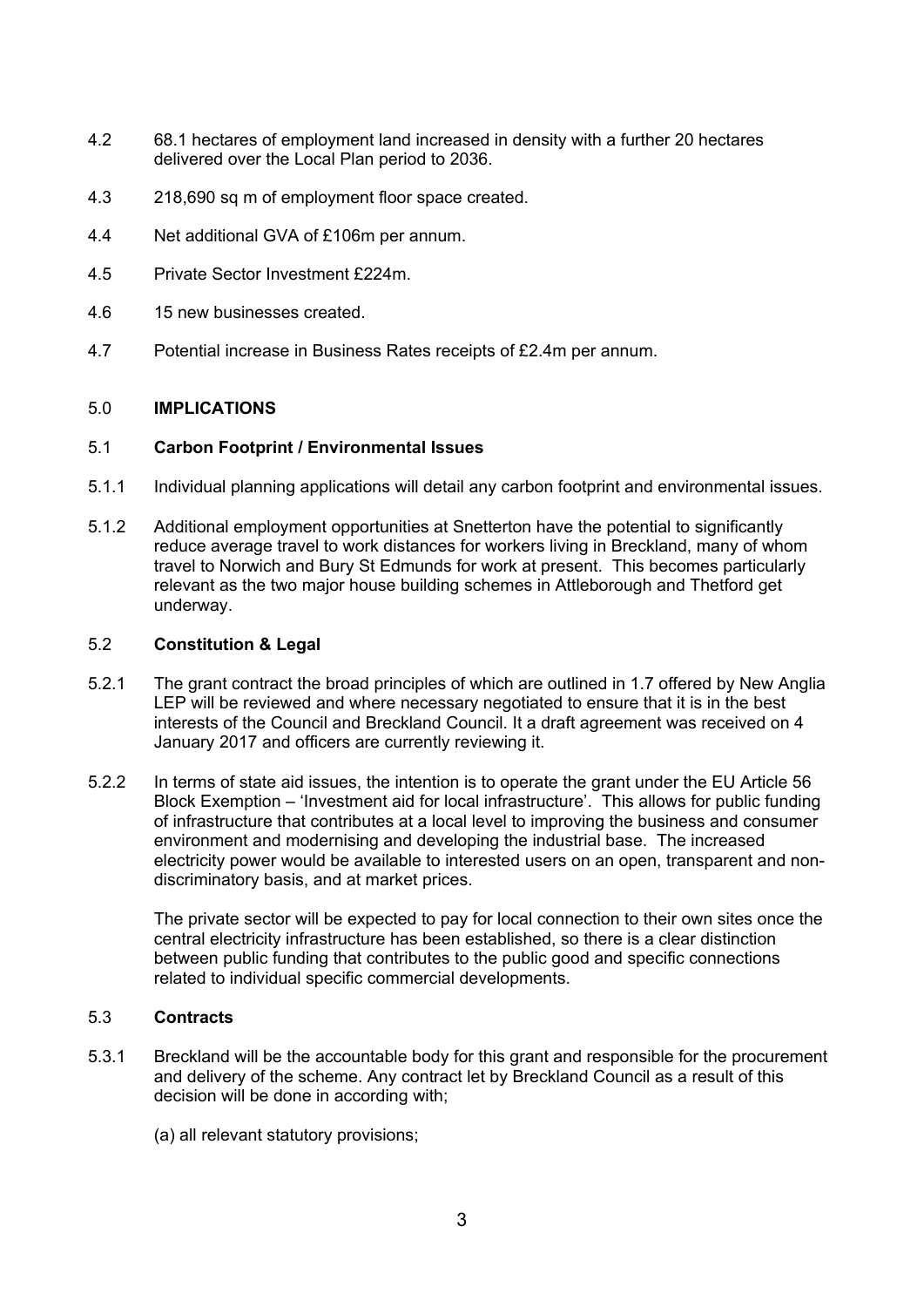(b) the relevant European procurement rules (the EC Treaty, the general principles of community law and the European Union's public procurement directives implemented by the UK Regulations);

(c) the Council's constitution including these Contracts' Procedure Rules, the Council's Financial Procedure Rules and scheme of delegation; and

(d) the Council's strategic objectives and policies including the procurement strategy.

5.3.2 The contractual conditions are not yet finalised. However the Council's responsibilities are expected to consist of:

a) Ensuring delivery of the power supply infrastructure **to** site b) Reporting for up to five years on the outputs on site including the estimated private sector leverage of £600K from investment in **on** site power distribution infrastructure. The Council's obligation's are therefore limited to m

#### 5.4 **Corporate Priorities**

5.4.1 This project will contribute to the Council priority 'Developing the local economy to be vibrant with continued growth'.

# 5.7 **Financial**

- 5.7.1 The project will be 100% funded from a grant received from the New Anglia LEP.
- 5.7.2 Cash flow will require to be managed throughout the project, however in principle; monies will be available on request from the New Anglia LEP, when required, to fund each stage of the project.
- 5.7.3 The current timeline for the project assumes signing of the grant agreement during January and based on this the phasing of the project spend is as follows;

| 2016/17 | £860k   |
|---------|---------|
| 2017/18 | £1,150k |
| 2018/19 | £290k   |
| Total   | £2,300k |

#### 5.9 **Reputation**

5.9.1 The major challenge of an infrastructure project of this nature is delivering on schedule and within budget. There could be reputational damage to the Council if there were significant timescale or budget overruns. This needs to be balanced against the long term negative publicity which the Council has faced for not addressing the power shortages at Snetterton sooner and for not capitalising on the opportunity to use the Snetterton BioMass Generator project as a means to deliver more electricity power to Snetterton.

# 5.10 **Risk Management**

5.10.1 This is a major specialist infrastructure project which carries the risk of both timescale and budget overruns. The estimated project costs have been provided by the Council's specialist consultant SMS Plc. Use of a framework agreement has been explored with Norfolk County Council but no suitable arrangement has been identified and a procurement of a specialist project consultant and a separate construction contract is currently identified as the best option.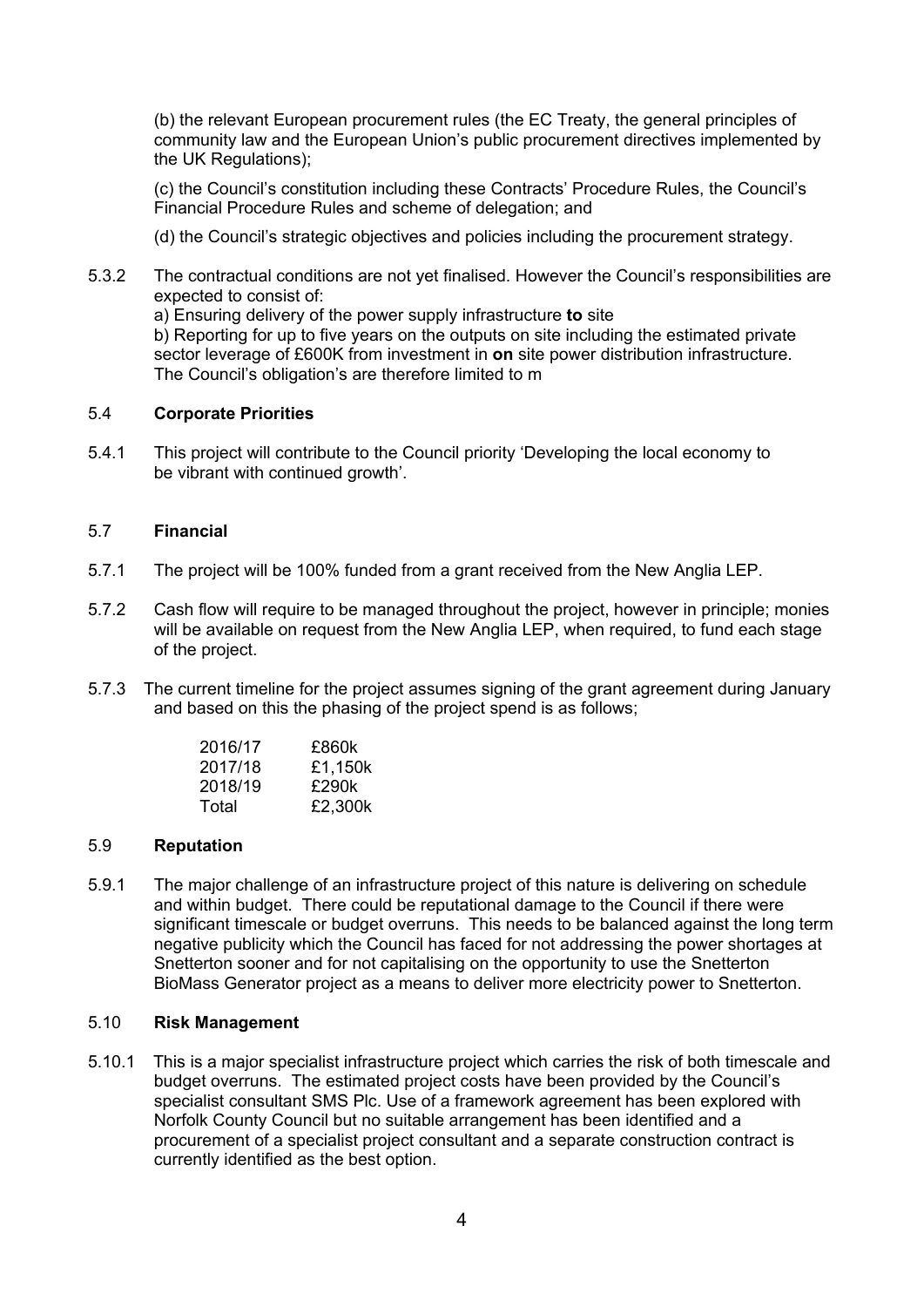- 5.10.2 It is extremely difficult to obtain a fixed cost for this type of project due to the probability of unforeseen problems along the route and potential delays in obtaining access to land for cable laying along the route.
	- 5.10.3 Mitigation of the risk of budget overspend will be achieved through undertaking design of the project along with a full survey of the proposed route prior to commitment to the construction contract. This will enable identification of the sufficiency of the budget prior to proceeding with construction. By minimising the potential issues through prior work further reduction of the risk should be achievable in the design of the procurement of the construction contract.
	- 5.10.4 On any large project such as this there are procurement risks. The engagement of specialist consultants coupled with application of the Council's procurement practices and team will assist in managing these risks. Procurement will also ensure that construction is fit for purpose so that the supply can be adopted.
	- 5.10.5 Effective project management of the contract will be important to control the potential for budget over runs, ensure quality and timing. This will be managed by employment of specialist consultants given the nature of the contract and will be subject to a full project management framework. This will be overseen by the designated project manager from the Council and reported through the Council's governance framework.
- 5.10.6 The risks relating to the grant relate primarily to the non delivery of the project. If the risks described above are appropriately managed this risk will be mitigated.
- 5.10.7 The main risks are described above. A full risk register would be created for the project and reviewed on a regular basis if it proceeds.

# 5.11 **Staffing**

5.11.3 The resource required to ensure effective contract management of the project has been identified and is subject to separate processes. The Council will require specialist consultancy services to design the project and to project manage the major contractors which will need to be procured.

#### 5.12 **Stakeholders / Consultation / Timescales**

- 5.12.3 The Council has been meeting with the major Snetterton landowners on a regular basis before and since the decision to invest in the power option was taken. We would continue these meetings to discuss and agree local power distribution routes and substation facilities. These are held on a bimonthly basis.
- 5.12.4 The Council has continued to communicate with the local management of the Snetterton BioMass Generation Plant. We continue to explore future options which might permit this local generator to contribute to power supply at Snetterton at some time in the future.
- 5.12.5 Norfolk County Council (NCC) are a potential partner for this project due to their experience of major civil works. NCC is also considering undertaking a wider review of electricity power supply along the A11 Corridor. This may be helpful to other Breckland locations including Thetford which has a known electricity supply capacity issue.
- 5.12.6 UK Power Networks (UKPN) is the regional manager of the national electricity grid and is an important stakeholder in this project. The Council currently holds a Power Connection option with UKPN which is the contractual mechanism securing the means of connecting the proposed Snetterton power upgrade to the primary substation in Attleborough. The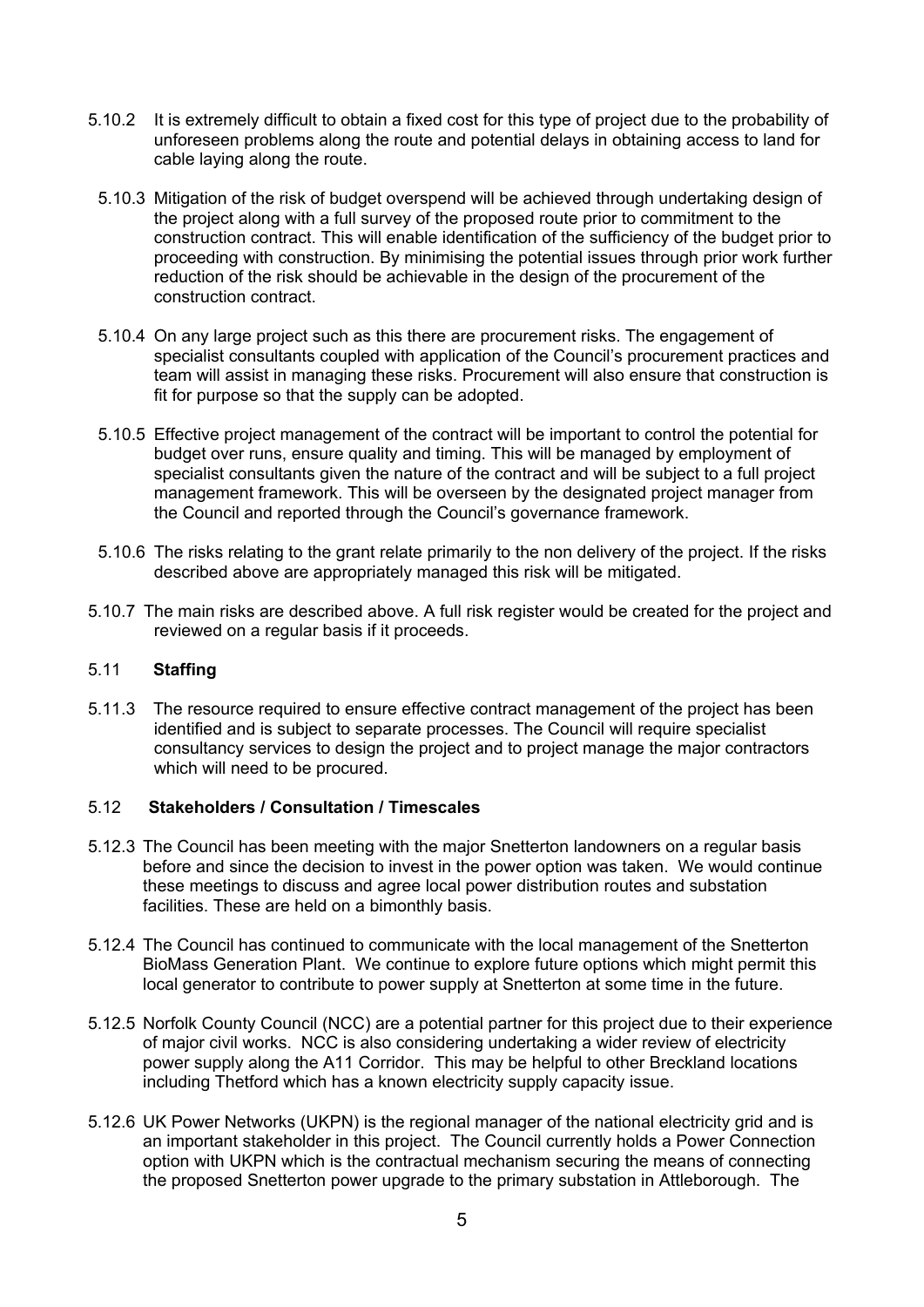Council has already met with UKPN to discuss the project and would meet UKPN on a regular basis throughout the project duration.

- 5.12.7 There are no major planning implications currently identified for the project which would affect local residents. The detailed design process will identify any specific impacts which could arise from the project.
- 5.12.8 Snetterton Land owners will be consulted on the cable route for the project to ensure that the final design is most cost effective in delivering power to the major employment sites in Snetterton. Additional consultations will take place to ensure that a costed plan for local power distribution is agreed and affordable.
- 5.12.9 The project is estimated to be deliverable over a three financial year period, 2016-17, 2017- 18 and 2018-19. A detailed project plan would be drawn up as part of the project design phase.

#### 6.0 **WARDS/COMMUNITIES AFFECTED**

6.1 The provisional electricity cable route will pass through the following wards;

District Wards All Saints and Wayland Attleborough Burgh and Haverscroft

Parish Wards **Snetterton** Quidenham Attleborough

- 6.2 The current plan is to locate the new Snetterton electricity substations on employment land with the agreement of the major Snetterton landowners. Connection at the Attleborough end of the cable will be to an existing primary Sub-station.
- 6.3 There should be no major disruption to communities. Wherever possible, cables will be lay along the verges of existing secondary roads.

# 7.0 **ACRONYMS**

7.1 New Anglia LEP : New Anglia Local Enterprise Partnership UKPN : UK Power Networks Norfolk County Council : NCC

Background papers:- Cabinet Report – Cambridge-Norwich Tech Corridor 11 Oct 16 Cabinet Report– Inward Investment & Growth 17 May 16 Cabinet Report– Open for Business 3 Nov 15

#### **Lead Contact Officer**

Telephone Number: 01362 656845

Name and Post: Tim Mills, Executive Manager Growth and Prosperity Email: Tim.Mills@breckland-sholland.gov.uk